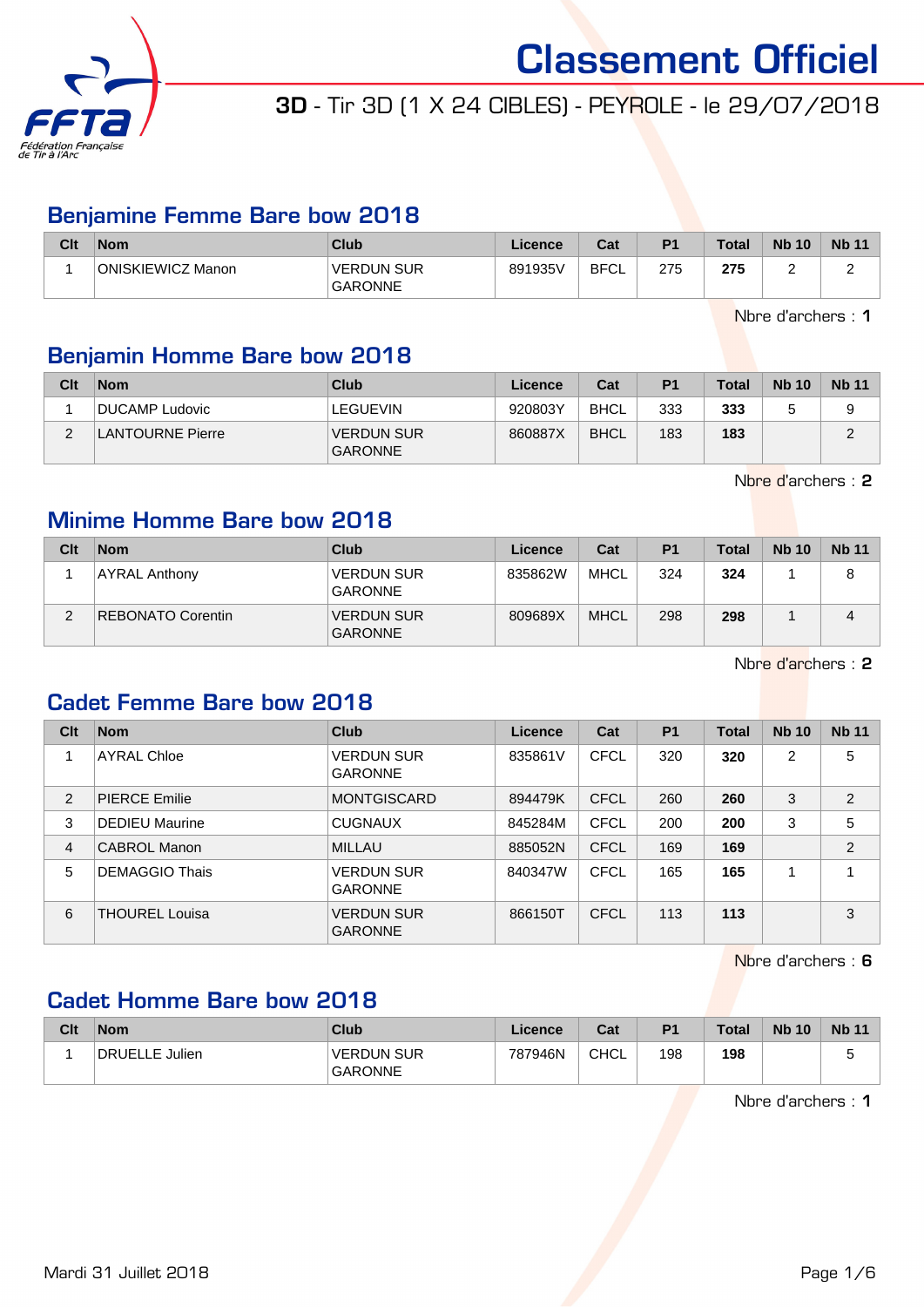

# 3D - Tir 3D (1 X 24 CIBLES) - PEYROLE - le 29/07/2018

### Senior Femme Bare bow 2018

| Clt    | <b>Nom</b>          | Club           | Licence | Cat         | P <sub>1</sub> | <b>Total</b> | <b>Nb 10</b> | <b>Nb 11</b> |
|--------|---------------------|----------------|---------|-------------|----------------|--------------|--------------|--------------|
|        | AUER Amandine       | <b>CUGNAUX</b> | 365828P | <b>SFCL</b> | 334            | 334          |              | っ<br>J       |
| ີ<br>∠ | <b>HEMON Sylvie</b> | LEGUEVIN       | 710549L | <b>SFCL</b> | 303            | 303          |              |              |
| ົ<br>J | COITE Amandine      | CAPDENAC GARE  | 949746H | SFCL        | 160            | 160          |              |              |

Nbre d'archers : 3

## Senior Homme Bare bow 2018

| Clt            | <b>Nom</b>               | Club                                | Licence | Cat         | <b>P1</b> | <b>Total</b> | <b>Nb 10</b> | <b>Nb 11</b> |
|----------------|--------------------------|-------------------------------------|---------|-------------|-----------|--------------|--------------|--------------|
|                | <b>JACKSON David</b>     | <b>L'UNION</b>                      | 650523R | SHCL        | 405       | 405          | 10           | 10           |
| $\overline{2}$ | <b>DEDIEU Henri</b>      | <b>CUGNAUX</b>                      | 845281J | <b>SHCL</b> | 366       | 366          | 5            | 11           |
| 3              | <b>ONISKIEWICZ Yoan</b>  | <b>VERDUN SUR</b><br><b>GARONNE</b> | 935339Y | <b>SHCL</b> | 314       | 314          | 3            | 6            |
| $\overline{4}$ | <b>ARNAUD Johnny</b>     | <b>ALBI HANDIMUT</b>                | 728101P | <b>SHCL</b> | 278       | 278          |              | 7            |
| 5              | <b>DUCASSE Thomas</b>    | ALBI HANDIMUT                       | 914292W | <b>SHCL</b> | 237       | 237          |              | 7            |
| 6              | <b>PRADAYROL Ansfrid</b> | CAPDENAC GARE                       | 950005P | <b>SHCL</b> | 122       | 122          |              |              |

Nbre d'archers : 6

## Vétéran Femme Bare bow 2018

| Clt    | <b>Nom</b>               | Club                         | Licence | Cat         | P <sub>1</sub> | <b>Total</b> | <b>Nb 10</b> | <b>Nb 11</b> |
|--------|--------------------------|------------------------------|---------|-------------|----------------|--------------|--------------|--------------|
|        | ⊺AYRAL Corinne           | VERDUN SUR<br><b>GARONNE</b> | 876563L | <b>VFCL</b> | 212            | 212          |              |              |
| ◠<br>L | <b>JOUANNEAU Viviane</b> | CAPDENAC GARE                | 653752A | <b>VFCL</b> | 164            | 164          |              |              |

Nbre d'archers : 2

#### Vétéran Homme Bare bow 2018

| Clt | <b>Nom</b>               | Club                 | Licence | Cat         | P <sub>1</sub> | $\tau$ otal | <b>Nb 10</b> | <b>Nb 11</b> |
|-----|--------------------------|----------------------|---------|-------------|----------------|-------------|--------------|--------------|
|     | JOUANNEAU Eric_          | CAPDENAC GARE        | 460671E | <b>VHCL</b> | 320            | 320         |              |              |
|     | DELPECH Thierry          | <b>ALBI HANDIMUT</b> | 838487Z | <b>VHCL</b> | 271            | 271         |              | 3            |
|     | <b>LAUTRIDOU Gilbert</b> | <b>PREAUX</b>        | 677070W | VHCL        | 237            | 237         |              |              |

Nbre d'archers : 3

### Junior Femme Arc à poulies nu 2018

| Clt | <b>Nom</b>             | Club         | Licence | $\sim$<br>⊍م | P <sub>1</sub> | <b>Total</b> | <b>Nb</b><br>10 | <b>Nb 11</b> |
|-----|------------------------|--------------|---------|--------------|----------------|--------------|-----------------|--------------|
|     | BOSC.<br>DEI<br>Aurore | ∟ANE⊤<br>AVE | 813821N | <b>JFCC</b>  | 320            | 320          | -               |              |

Nbre d'archers : 1

#### Junior Homme Arc à poulies nu 2018

| <b>Clt</b> | Nom | <b>Club</b> | .icence | Cat | P <sub>1</sub> | Total | <b>Nb 10</b> | <b>Nb 11</b> |
|------------|-----|-------------|---------|-----|----------------|-------|--------------|--------------|
|            |     |             |         |     |                |       |              |              |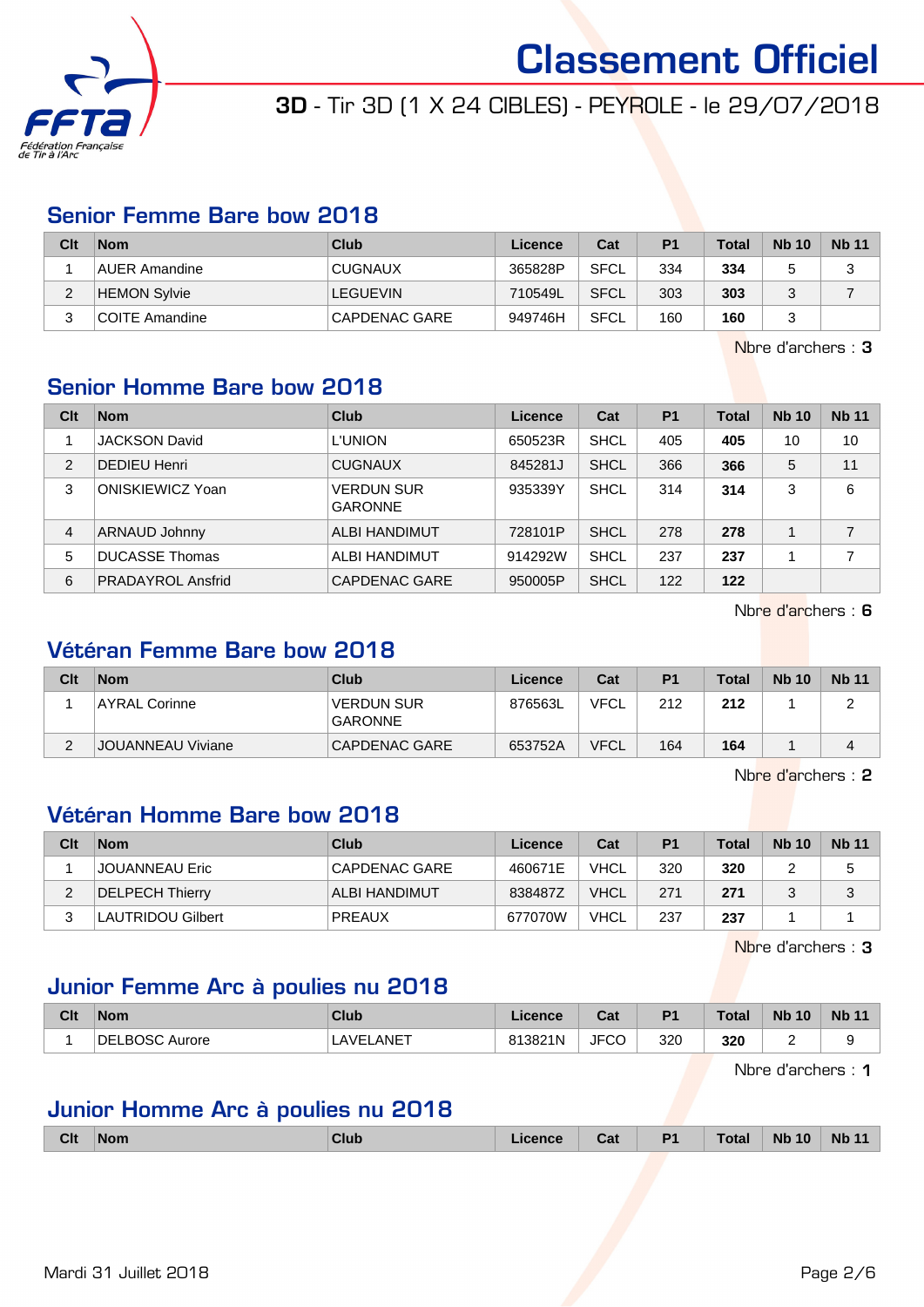

# 3D - Tir 3D (1 X 24 CIBLES) - PEYROLE - le 29/07/2018

## Junior Homme Arc à poulies nu 2018 (Suite)

| Clt | Nom          | Club                                | Licence | Cat         | P <sub>1</sub> | <b>Total</b> | <b>Nb 10</b> | <b>Nb 11</b> |
|-----|--------------|-------------------------------------|---------|-------------|----------------|--------------|--------------|--------------|
|     | RENARD Tommv | <b>VERDUN SUR</b><br><b>GARONNE</b> | 715023Z | <b>JHCO</b> | 286            | 286          |              |              |

Nbre d'archers : 1

## Senior Homme Arc à poulies nu 2018

| Clt | <b>Nom</b>        | Club          | Licence | Cat         | P <sub>1</sub> | <b>Total</b> | <b>Nb 10</b> | <b>Nb 11</b> |
|-----|-------------------|---------------|---------|-------------|----------------|--------------|--------------|--------------|
|     | BEAUSSART Alain   | MONTGISCARD   | 675473K | <b>SHCO</b> | 422            | 422          |              | 16           |
|     | ∃SEMIN Alban∃     | MONTGISCARD   | 628621J | <b>SHCO</b> | 372            | 372          |              | 11           |
|     | GAFFAJOLI Thibaut | CAPDENAC GARE | 728108X | <b>SHCO</b> | 303            | 303          |              |              |

Nbre d'archers : 3

# Vétéran Femme Arc à poulies nu 2018

| Clt | <b>Nom</b>                    | Club            | Licence | $\sim$<br>ual | D <sub>1</sub> | <b>Total</b> | <b>N<sub>b</sub></b><br>10 | <b>Nb 11</b> |
|-----|-------------------------------|-----------------|---------|---------------|----------------|--------------|----------------------------|--------------|
|     | ROSC.<br>DE<br><b>Dolores</b> | $\_ANET$<br>AVE | 839200Z | <b>VFCC</b>   | 274            | 274          |                            | -<br>∼       |

Nbre d'archers : 1

### Vétéran Homme Arc à poulies nu 2018

| Clt | <b>Nom</b>        | Club                                | Licence | Cat          | P <sub>1</sub> | Total | <b>Nb 10</b> | <b>Nb 11</b> |
|-----|-------------------|-------------------------------------|---------|--------------|----------------|-------|--------------|--------------|
|     | <b>ZAGO Louis</b> | <b>AUCAMVILLE</b>                   | 880170G | <b>SVHCO</b> | 301            | 301   | 3            | 5            |
| 2   | REBONATO Jean-Luc | <b>VERDUN SUR</b><br><b>GARONNE</b> | 710240A | <b>VHCO</b>  | 299            | 299   |              | 3            |
| 3   | DELBOSC Eloi      | LAVELANET                           | 839198X | <b>SVHCO</b> | 263            | 263   |              | 8            |
| 4   | BARBARA Yves      | <b>AUCAMVILLE</b>                   | 919365K | <b>SVHCO</b> | 255            | 255   |              |              |
| 5   | MIQUEL Bernard    | <b>AUCAMVILLE</b>                   | 282517J | <b>SVHCO</b> | 246            | 246   | 2            | 3            |

Nbre d'archers : 5

## Senior Femme Arc Droit 2018

| Clt | <b>Nom</b>                | <b>Club</b>             | Licence | Cat         | D <sub>1</sub> | Total | <b>N<sub>b</sub></b><br>10 | <b>Nb 11</b> |
|-----|---------------------------|-------------------------|---------|-------------|----------------|-------|----------------------------|--------------|
|     | <b>MICHEL</b><br>Florence | GARE<br><b>CAPDENAC</b> | 731194B | <b>SFAD</b> | 134<br>. ت     | 134   | -                          |              |

Nbre d'archers : 1

## Senior Homme Arc Droit 2018

| Clt | <b>Nom</b>    | Club                                | Licence | Cat         | P <sub>1</sub> | <b>Total</b> | <b>Nb 10</b> | <b>Nb</b> 11 |
|-----|---------------|-------------------------------------|---------|-------------|----------------|--------------|--------------|--------------|
|     | GARDEUR Robin | <b>GRAULHET</b>                     | 627321W | <b>SHAD</b> | 305            | 305          |              |              |
|     | PETER Elvis   | <b>VERDUN SUR</b><br><b>GARONNE</b> | 784619X | <b>SHAD</b> | 270            | 270          |              | 5            |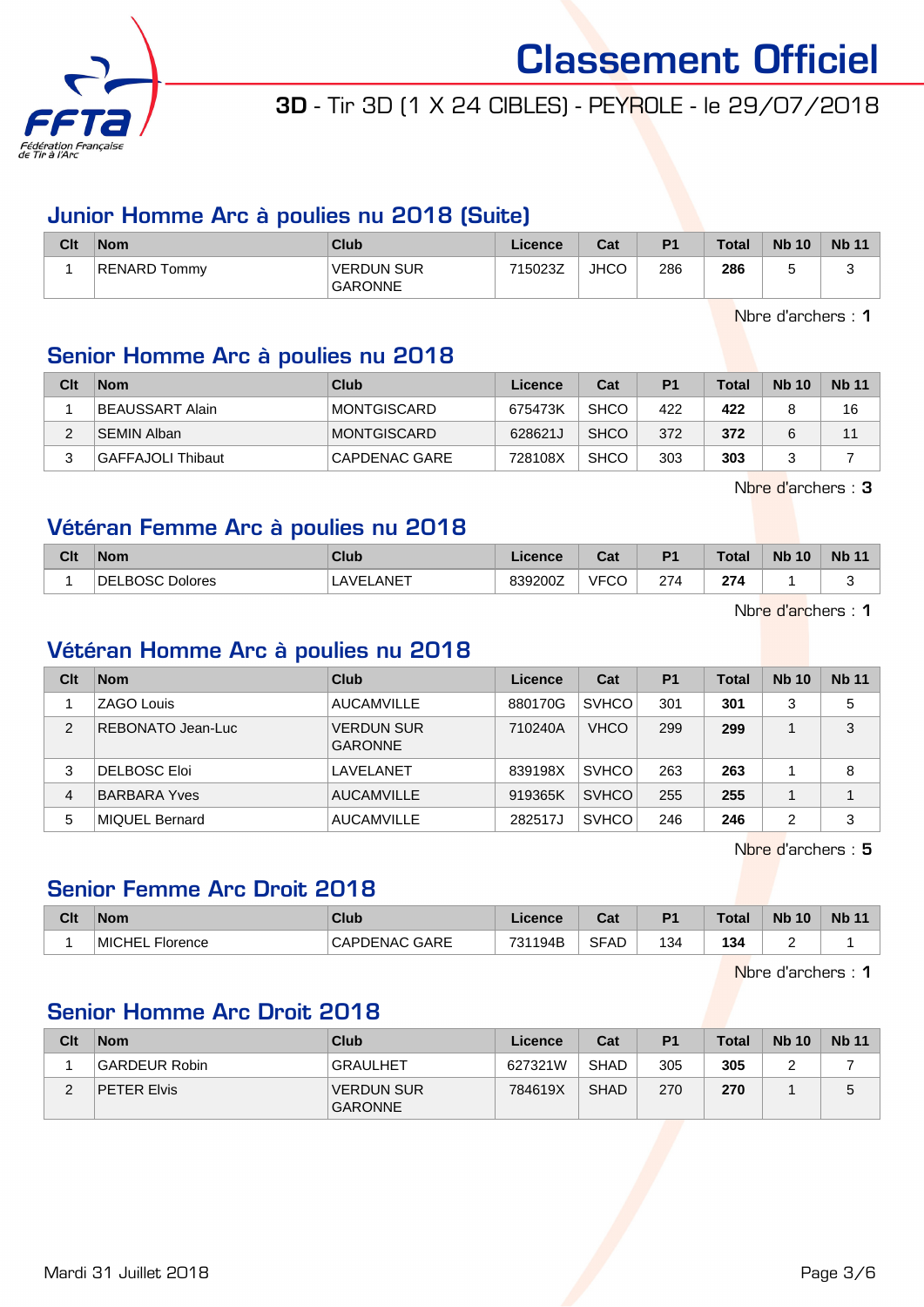

# 3D - Tir 3D (1 X 24 CIBLES) - PEYROLE - le 29/07/2018

### Senior Homme Arc Droit 2018 (Suite)

| Clt | <b>Nom</b>    | <b>Club</b>    | Licence | <b>Dol</b><br>uai | D <sub>1</sub> | <b>Total</b> | <b>Nb</b><br>10 | <b>Nb</b> |
|-----|---------------|----------------|---------|-------------------|----------------|--------------|-----------------|-----------|
|     | Kevin<br>™RAL | <b>CUGNAUX</b> | 681588G | <b>SHAD</b>       | 188<br>__      | 188<br>$ -$  | -               |           |

Nbre d'archers : 3

## Vétéran Femme Arc Droit 2018

| Clt            | <b>Nom</b>               | Club               | Licence | Cat         | P <sub>1</sub> | <b>Total</b> | <b>Nb 10</b>   | <b>Nb 11</b>   |
|----------------|--------------------------|--------------------|---------|-------------|----------------|--------------|----------------|----------------|
|                | RAMOS Daniele            | <b>CUGNAUX</b>     | 291443L | <b>VFAD</b> | 282            | 282          | 2              | 3              |
| 2              | <b>FORNI Marilena</b>    | Italie             | 9999999 | <b>VFAD</b> | 280            | 280          | $\overline{2}$ | 3              |
| 3              | <b>BARBETTE Joelle</b>   | AGDE               | 838677F | <b>VFAD</b> | 228            | 228          | $\overline{2}$ | $\overline{2}$ |
| 4              | <b>GERMAIN Nathalie</b>  | L'ISLE JOURDAIN    | 844022R | <b>VFAD</b> | 220            | 220          |                | 2              |
| 5              | <b>AGNERAY Francoise</b> | <b>MONTAUBAN</b>   | 276306H | <b>VFAD</b> | 210            | 210          | 2              | $\overline{2}$ |
| 6              | PAGE Xuan                | <b>MONTGISCARD</b> | 807271U | <b>VFAD</b> | 209            | 209          |                | 3              |
| $\overline{ }$ | <b>LEVA Cristina</b>     | Italie             | 9999999 | <b>VFAD</b> | 193            | 193          | $\overline{2}$ | 3              |

Nbre d'archers : 7

## Vétéran Homme Arc Droit 2018

| Clt | <b>Nom</b>                | <b>Club</b>                         | <b>Licence</b> | Cat          | P <sub>1</sub> | <b>Total</b> | <b>Nb 10</b>   | <b>Nb 11</b>   |
|-----|---------------------------|-------------------------------------|----------------|--------------|----------------|--------------|----------------|----------------|
|     | DONDI Alfredo             | <b>Italie</b>                       | 9999999        | <b>VHAD</b>  | 327            | 327          |                | 9              |
| 2   | <b>CHIEZE J Marc</b>      | <b>GRAMAT</b>                       | 357854X        | <b>VHAD</b>  | 313            | 313          | 3              | 5              |
| 3   | <b>GARDEUR Regis</b>      | <b>GRAULHET</b>                     | 627320V        | <b>SVHAD</b> | 309            | 309          | 5              | 6              |
| 4   | <b>CLERC Denis</b>        | <b>LEGUEVIN</b>                     | 771974C        | <b>VHAD</b>  | 303            | 303          | 2              | 5              |
| 5   | <b>PULISERTI Giuseppe</b> | <b>Italie</b>                       | 9999999        | <b>VHAD</b>  | 280            | 280          | 2              | $\overline{2}$ |
| 6   | <b>MOTTON Serge</b>       | <b>CHIRAC</b>                       | 238802T        | <b>SVHAD</b> | 273            | 273          | 2              | $\overline{4}$ |
| 7   | <b>TRIBOT Gilles</b>      | <b>AGDE</b>                         | 797011S        | <b>VHAD</b>  | 273            | 273          |                | $\overline{2}$ |
| 8   | <b>CARRIERE Christian</b> | <b>MONTAUBAN</b>                    | 424062M        | <b>VHAD</b>  | 251            | 251          | 1              | $\overline{7}$ |
| 9   | <b>AYRAL Patrice</b>      | <b>VERDUN SUR</b><br><b>GARONNE</b> | 714900R        | <b>SVHAD</b> | 237            | 237          | 2              | $\overline{2}$ |
| 10  | <b>GERMAIN Thierry</b>    | L'ISLE JOURDAIN                     | 842792D        | <b>VHAD</b>  | 220            | 220          | $\overline{2}$ | 3              |

Nbre d'archers : 10

## Junior Femme Arc Libre 2018

| Clt    | <b>Nom</b>                 | Club            | Licence | Cat         | P <sub>1</sub> | $\tau$ otal | <b>Nb 10</b> | <b>Nb 11</b> |
|--------|----------------------------|-----------------|---------|-------------|----------------|-------------|--------------|--------------|
|        | <b>ALLEMANE Mariorie</b>   | <b>CUGNAUX</b>  | 738374F | JFTL        | 459            | 459         | 12<br>ں ا    | 21           |
| $\sim$ | MOSIEVSKAIA-BAUER Kristina | <b>GRAULHET</b> | 921817A | <b>JFTL</b> | 436            | 436         | 14           | 14           |

Nbre d'archers : 2

## Junior Homme Arc Libre 2018

|  | Clt | Nom | Cluk | icence | Cat | P <sub>1</sub> | <b>Total</b> | <b>Nb 10</b> | <b>Nb 11</b> |
|--|-----|-----|------|--------|-----|----------------|--------------|--------------|--------------|
|--|-----|-----|------|--------|-----|----------------|--------------|--------------|--------------|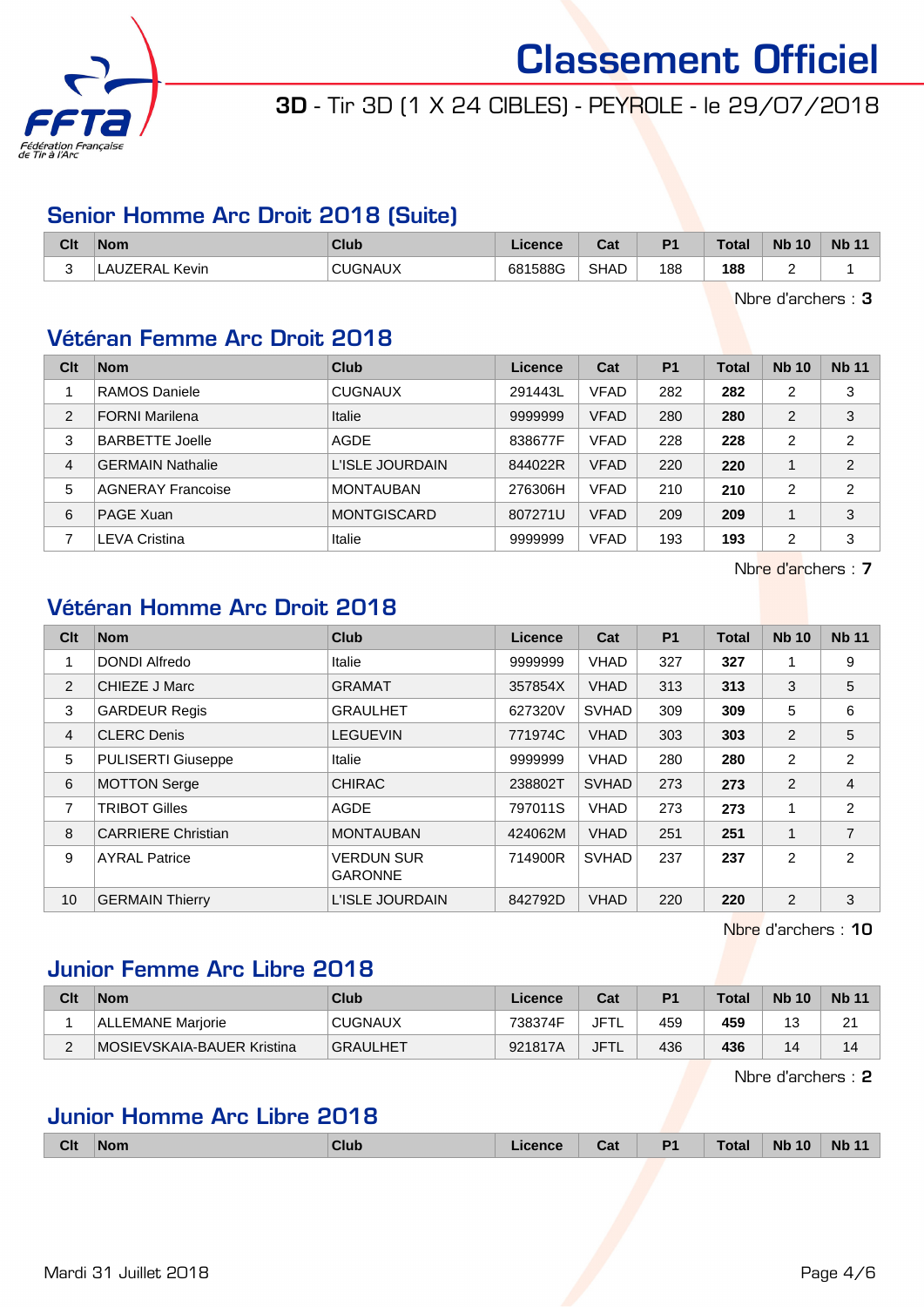

# 3D - Tir 3D (1 X 24 CIBLES) - PEYROLE - le 29/07/2018

### Junior Homme Arc Libre 2018 (Suite)

| Clt                | <b>Nom</b>             | Club            | <b>Licence</b> | Cat         | P <sub>1</sub> | <b>Total</b> | <b>Nb 10</b>           | <b>Nb 11</b> |
|--------------------|------------------------|-----------------|----------------|-------------|----------------|--------------|------------------------|--------------|
|                    | FERRAO Mathieu         | <b>GRAULHET</b> | 811800S        | JHTL        | 460            | 460          | $\sim$<br>. <u>. .</u> | 20           |
| $\sim$<br><u>.</u> | <b>GARDEUR Antonin</b> | <b>GRAULHET</b> | 725308D        | <b>JHTL</b> | 456            | 456          | 14                     | 21<br>∠      |

Nbre d'archers : 2

### Senior Femme Arc Libre 2018

| Clt | <b>Nom</b>                                     | <b>Club</b> | icence  | ่∩ำง<br>val           | P <sub>1</sub> | <b>Total</b>  | <b>Nb</b><br>10 | Nb<br>$\overline{A}$ |
|-----|------------------------------------------------|-------------|---------|-----------------------|----------------|---------------|-----------------|----------------------|
|     | Elodie<br>VF <sub>7</sub><br><b>GAL</b><br>◡–← | AVANDOU.    | 458062U | <b>SFTL</b><br>$\sim$ | 470            | 470<br>$\sim$ | $\sim$<br>-     | טו                   |

Nbre d'archers : 1

### Senior Homme Arc Libre 2018

| Clt            | <b>Nom</b>                 | Club                                | Licence | Cat         | P <sub>1</sub> | <b>Total</b> | <b>Nb 10</b> | <b>Nb 11</b> |
|----------------|----------------------------|-------------------------------------|---------|-------------|----------------|--------------|--------------|--------------|
|                | <b>GRIVOTET Christophe</b> | <b>GRAULHET</b>                     | 397695C | <b>SHTL</b> | 482            | 482          | 20           | 19           |
| 2              | <b>CALDUK Benoit</b>       | <b>GRAULHET</b>                     | 829703B | <b>SHTL</b> | 479            | 479          | 17           | 22           |
| 3              | <b>GATTI Bertrand</b>      | <b>VERDUN SUR</b><br><b>GARONNE</b> | 857740B | <b>SHTL</b> | 440            | 440          | 10           | 18           |
| $\overline{4}$ | <b>DUARTE Dimitri</b>      | <b>GRAULHET</b>                     | 827069N | <b>SHTL</b> | 413            | 413          | 10           | 16           |
| 5              | <b>FAURE Julien</b>        | <b>LEGUEVIN</b>                     | 725134P | <b>SHTL</b> | 353            | 353          | 6            | 11           |
| 6              | <b>MAUBEC Patrice</b>      | <b>AUCAMVILLE</b>                   | 905215E | <b>SHTL</b> | 283            | 283          | 3            | 3            |

Nbre d'archers : 6

## Vétéran Homme Arc Libre 2018

| Clt | <b>Nom</b>              | Club           | Licence | Cat          | P <sub>1</sub> | <b>Total</b> | <b>Nb 10</b> | <b>Nb 11</b> |
|-----|-------------------------|----------------|---------|--------------|----------------|--------------|--------------|--------------|
|     | <b>BARBIER Thierry</b>  | <b>L'UNION</b> | 356684A | <b>VHTL</b>  | 426            | 426          | 11           | 15           |
| 2   | ALVAREZ Jean Pierre     | <b>MILLAU</b>  | 365097V | <b>SVHTL</b> | 421            | 421          | 10           | 14           |
|     | ZAHONERO Michel         | <b>CUGNAUX</b> | 015819V | <b>SVHTL</b> | 415            | 415          | 10           | 15           |
| 4   | <b>SCHILLACI Claude</b> | MONTGISCARD    | 232624C | <b>SVHTL</b> | 382            | 382          |              | 11           |

Nbre d'archers : 4

### Junior Femme Arc Chasse 2018

| Clt | <b>Nom</b>            | Club          | Licence | Cat         | P1  | Total | <b>Nb 10</b> | <b>Nb 11</b> |
|-----|-----------------------|---------------|---------|-------------|-----|-------|--------------|--------------|
|     | PIERCE Charlotte      | MONTGISCARD   | 894480L | <b>JFAC</b> | 285 | 285   |              |              |
|     | <b>CABROL Camille</b> | <b>MILLAU</b> | 821446B | <b>JFAC</b> | 224 | 224   |              |              |

Nbre d'archers : 2

## Senior Femme Arc Chasse 2018

| <b>Clt</b> | <b>Nom</b> | <b>Club</b> | icence | Cat | P <sub>1</sub> | <b>Total</b> | <b>Nb 10</b> | <b>Nb 11</b> |
|------------|------------|-------------|--------|-----|----------------|--------------|--------------|--------------|
|            |            |             |        |     |                |              |              |              |